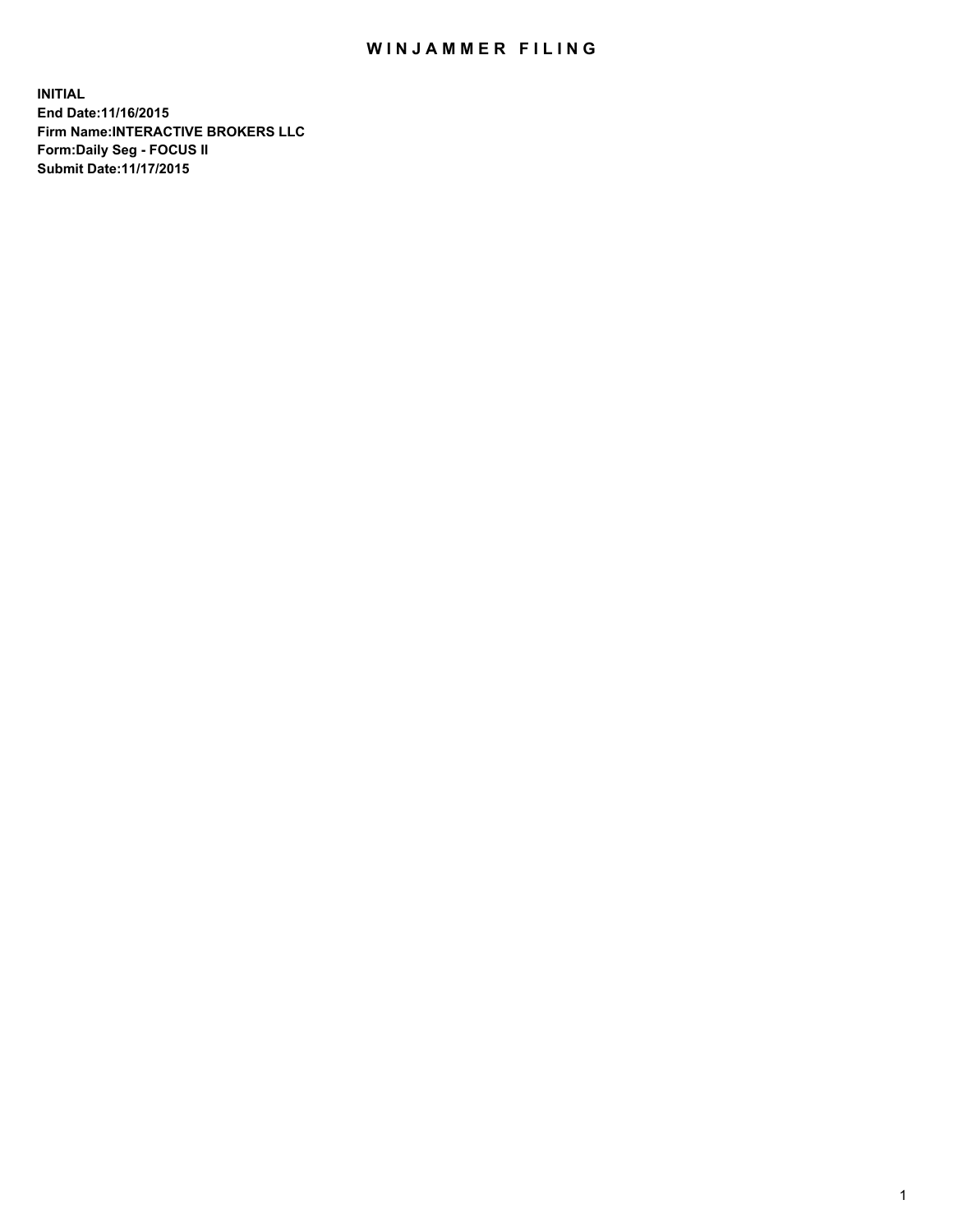## **INITIAL End Date:11/16/2015 Firm Name:INTERACTIVE BROKERS LLC Form:Daily Seg - FOCUS II Submit Date:11/17/2015 Daily Segregation - Cover Page**

| Name of Company<br><b>Contact Name</b><br><b>Contact Phone Number</b><br><b>Contact Email Address</b>                                                                                                                                                                                                                         | <b>INTERACTIVE BROKERS LLC</b><br><b>Alex Parker</b><br>203-618-7738<br>aparker@interactivebrokers.com |
|-------------------------------------------------------------------------------------------------------------------------------------------------------------------------------------------------------------------------------------------------------------------------------------------------------------------------------|--------------------------------------------------------------------------------------------------------|
| FCM's Customer Segregated Funds Residual Interest Target (choose one):<br>a. Minimum dollar amount: ; or<br>b. Minimum percentage of customer segregated funds required:% ; or<br>c. Dollar amount range between: and; or<br>d. Percentage range of customer segregated funds required between:% and%.                        | <u>0</u><br><u>155,000,000 245,000,000</u><br>00                                                       |
| FCM's Customer Secured Amount Funds Residual Interest Target (choose one):<br>a. Minimum dollar amount: ; or<br>b. Minimum percentage of customer secured funds required:% ; or<br>c. Dollar amount range between: and; or<br>d. Percentage range of customer secured funds required between: % and %.                        | $\overline{\mathbf{0}}$<br>80,000,000 120,000,000<br>00                                                |
| FCM's Cleared Swaps Customer Collateral Residual Interest Target (choose one):<br>a. Minimum dollar amount: ; or<br>b. Minimum percentage of cleared swaps customer collateral required:%; or<br>c. Dollar amount range between: and; or<br>d. Percentage range of cleared swaps customer collateral required between:% and%. | <u>0</u><br>0 <sub>0</sub><br><u>00</u>                                                                |

Attach supporting documents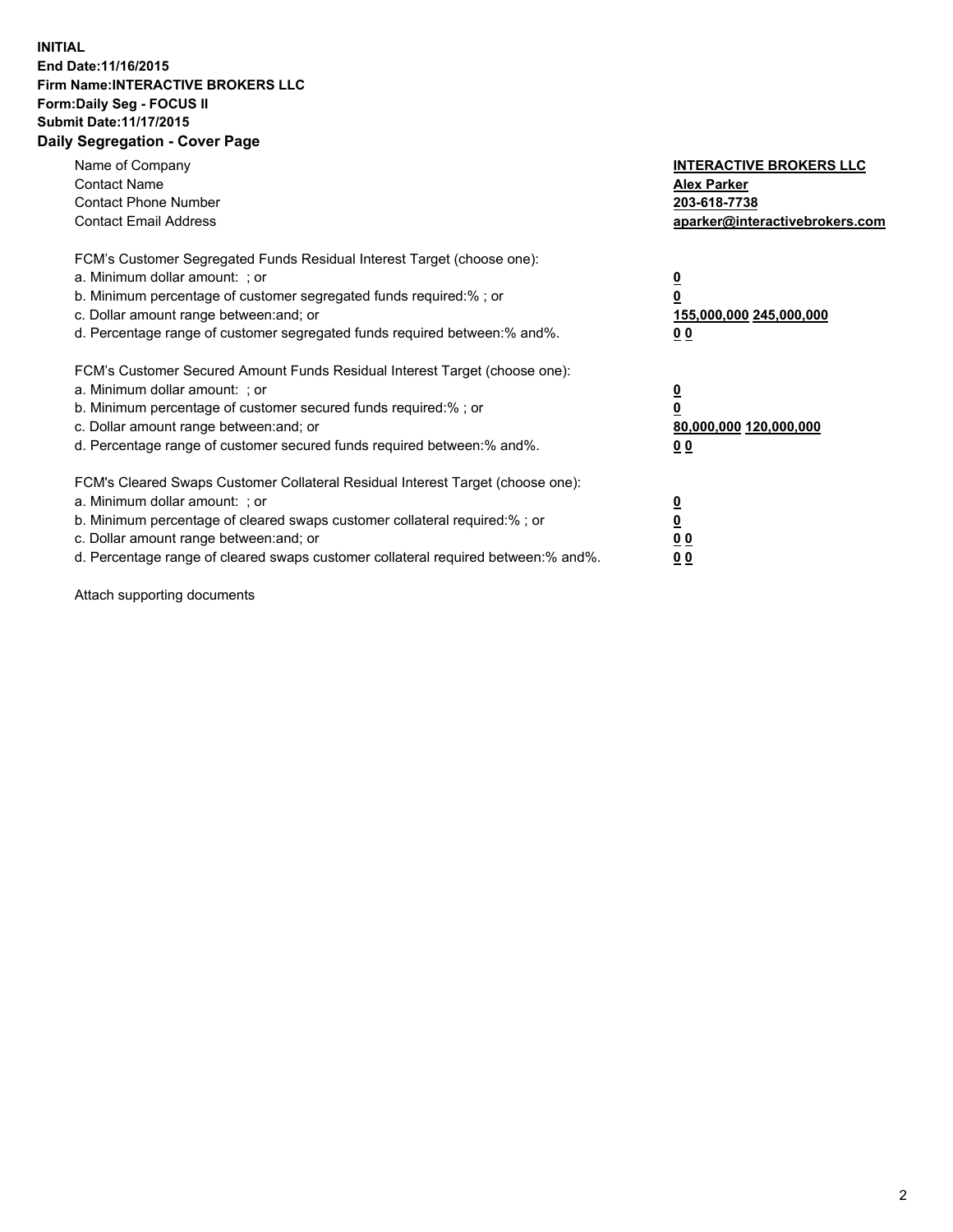## **INITIAL End Date:11/16/2015 Firm Name:INTERACTIVE BROKERS LLC Form:Daily Seg - FOCUS II Submit Date:11/17/2015 Daily Segregation - Secured Amounts**

|                | Daily Ocglegation - Occuled Amounts                                                         |                                  |
|----------------|---------------------------------------------------------------------------------------------|----------------------------------|
|                | Foreign Futures and Foreign Options Secured Amounts                                         |                                  |
|                | Amount required to be set aside pursuant to law, rule or regulation of a foreign            | $0$ [7305]                       |
|                | government or a rule of a self-regulatory organization authorized thereunder                |                                  |
| 1.             | Net ledger balance - Foreign Futures and Foreign Option Trading - All Customers             |                                  |
|                | A. Cash                                                                                     | 320, 283, 553 [7315]             |
|                | B. Securities (at market)                                                                   | $0$ [7317]                       |
| 2.             | Net unrealized profit (loss) in open futures contracts traded on a foreign board of trade   | 543,673 [7325]                   |
| 3.             | Exchange traded options                                                                     |                                  |
|                | a. Market value of open option contracts purchased on a foreign board of trade              | <b>22,425</b> [7335]             |
|                | b. Market value of open contracts granted (sold) on a foreign board of trade                | -20,636 [7337]                   |
| 4.             | Net equity (deficit) (add lines 1.2. and 3.)                                                | 320,829,015 [7345]               |
| 5.             | Account liquidating to a deficit and account with a debit balances - gross amount           | 597,236 [7351]                   |
|                | Less: amount offset by customer owned securities                                            | 0 [7352] 597,236 [7354]          |
| 6.             | Amount required to be set aside as the secured amount - Net Liquidating Equity              | 321,426,251 [7355]               |
|                | Method (add lines 4 and 5)                                                                  |                                  |
| 7.             | Greater of amount required to be set aside pursuant to foreign jurisdiction (above) or line | 321,426,251 [7360]               |
|                | 6.                                                                                          |                                  |
|                | FUNDS DEPOSITED IN SEPARATE REGULATION 30.7 ACCOUNTS                                        |                                  |
| $\mathbf{1}$ . | Cash in banks                                                                               |                                  |
|                | A. Banks located in the United States                                                       | <b>149</b> [7500]                |
|                | B. Other banks qualified under Regulation 30.7                                              | 0 [7520] 149 [7530]              |
| 2.             | Securities                                                                                  |                                  |
|                | A. In safekeeping with banks located in the United States                                   | 379,837,206 [7540]               |
|                | B. In safekeeping with other banks qualified under Regulation 30.7                          | 0 [7560] 379,837,206 [7570]      |
| 3.             | Equities with registered futures commission merchants                                       |                                  |
|                | A. Cash                                                                                     | $0$ [7580]                       |
|                | <b>B.</b> Securities                                                                        | $0$ [7590]                       |
|                | C. Unrealized gain (loss) on open futures contracts                                         | $0$ [7600]                       |
|                | D. Value of long option contracts                                                           | $0$ [7610]                       |
|                | E. Value of short option contracts                                                          | 0 [7615] 0 [7620]                |
| 4.             | Amounts held by clearing organizations of foreign boards of trade                           |                                  |
|                | A. Cash                                                                                     | $0$ [7640]                       |
|                | <b>B.</b> Securities                                                                        | $0$ [7650]                       |
|                | C. Amount due to (from) clearing organization - daily variation                             | $0$ [7660]                       |
|                | D. Value of long option contracts                                                           | $0$ [7670]                       |
|                | E. Value of short option contracts                                                          | 0 [7675] 0 [7680]                |
| 5.             | Amounts held by members of foreign boards of trade                                          |                                  |
|                | A. Cash                                                                                     | 64,166,526 [7700]                |
|                | <b>B.</b> Securities                                                                        | $0$ [7710]                       |
|                | C. Unrealized gain (loss) on open futures contracts                                         | 4,231,998 [7720]                 |
|                | D. Value of long option contracts                                                           | 22,433 [7730]                    |
|                | E. Value of short option contracts                                                          | -20,636 [7735] 68,400,321 [7740] |
| 6.             | Amounts with other depositories designated by a foreign board of trade                      | 0 [7760]                         |
| 7.             | Segregated funds on hand                                                                    | $0$ [7765]                       |
| 8.             | Total funds in separate section 30.7 accounts                                               | 448,237,676 [7770]               |
| 9.             | Excess (deficiency) Set Aside for Secured Amount (subtract line 7 Secured Statement         | 126,811,425 [7380]               |
|                | Page 1 from Line 8)                                                                         |                                  |
| 10.            | Management Target Amount for Excess funds in separate section 30.7 accounts                 | 80,000,000 [7780]                |
| 11.            | Excess (deficiency) funds in separate 30.7 accounts over (under) Management Target          | 46,811,425 [7785]                |
|                |                                                                                             |                                  |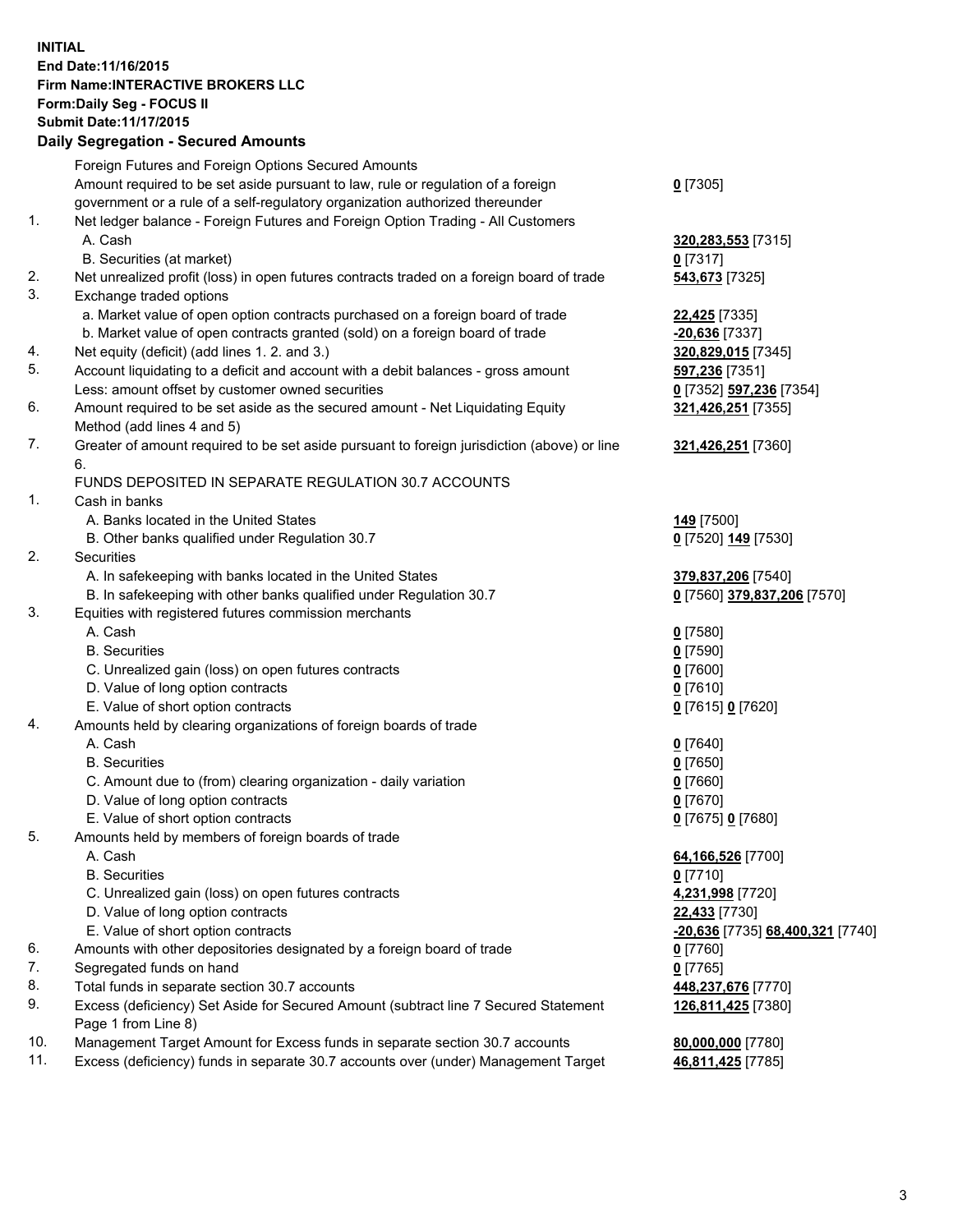**INITIAL End Date:11/16/2015 Firm Name:INTERACTIVE BROKERS LLC Form:Daily Seg - FOCUS II Submit Date:11/17/2015 Daily Segregation - Segregation Statement** SEGREGATION REQUIREMENTS(Section 4d(2) of the CEAct) 1. Net ledger balance A. Cash **2,765,167,319** [7010] B. Securities (at market) **0** [7020] 2. Net unrealized profit (loss) in open futures contracts traded on a contract market **-25,260,306** [7030] 3. Exchange traded options A. Add market value of open option contracts purchased on a contract market **94,898,061** [7032] B. Deduct market value of open option contracts granted (sold) on a contract market **-169,303,814** [7033] 4. Net equity (deficit) (add lines 1, 2 and 3) **2,665,501,260** [7040] 5. Accounts liquidating to a deficit and accounts with debit balances - gross amount **91,110** [7045] Less: amount offset by customer securities **0** [7047] **91,110** [7050] 6. Amount required to be segregated (add lines 4 and 5) **2,665,592,370** [7060] FUNDS IN SEGREGATED ACCOUNTS 7. Deposited in segregated funds bank accounts A. Cash **334,952,577** [7070] B. Securities representing investments of customers' funds (at market) **1,435,565,896** [7080] C. Securities held for particular customers or option customers in lieu of cash (at market) **0** [7090] 8. Margins on deposit with derivatives clearing organizations of contract markets A. Cash **22,795,737** [7100] B. Securities representing investments of customers' funds (at market) **1,162,311,998** [7110] C. Securities held for particular customers or option customers in lieu of cash (at market) **0** [7120] 9. Net settlement from (to) derivatives clearing organizations of contract markets **-18,144,133** [7130] 10. Exchange traded options A. Value of open long option contracts **94,859,326** [7132] B. Value of open short option contracts **-169,265,150** [7133] 11. Net equities with other FCMs A. Net liquidating equity **0** [7140] B. Securities representing investments of customers' funds (at market) **0** [7160] C. Securities held for particular customers or option customers in lieu of cash (at market) **0** [7170] 12. Segregated funds on hand **0** [7150] 13. Total amount in segregation (add lines 7 through 12) **2,863,076,251** [7180] 14. Excess (deficiency) funds in segregation (subtract line 6 from line 13) **197,483,881** [7190] 15. Management Target Amount for Excess funds in segregation **155,000,000** [7194] **42,483,881** [7198]

16. Excess (deficiency) funds in segregation over (under) Management Target Amount Excess